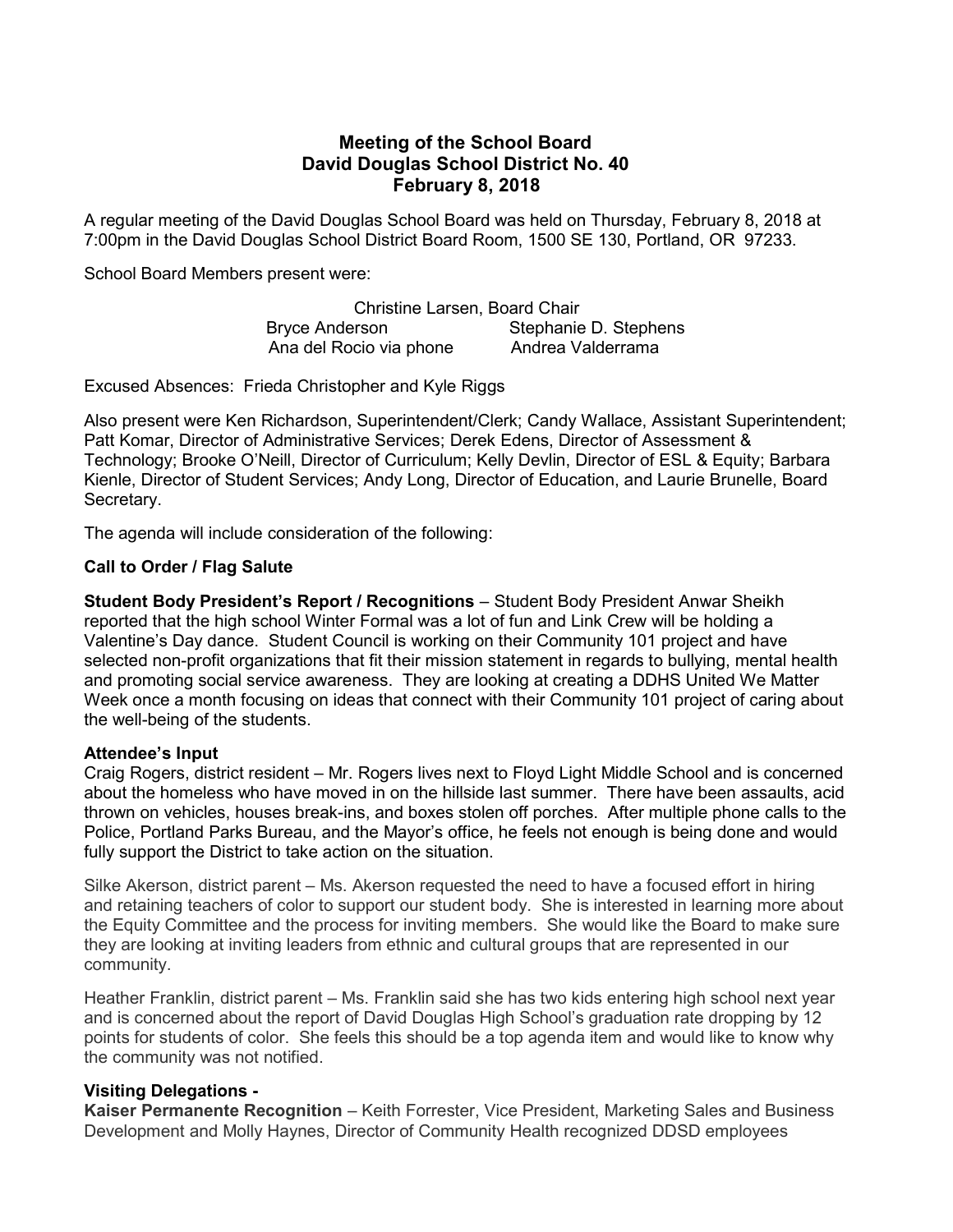Page 2 School Board Minutes February 8, 2018

Joanne Maki and Meagan Lutu for the Kaiser Permanente Thriving Schools Honor Roll Award. Mr. Forrester said Kaiser is a non-profit mission based health system that focuses on disease prevention. They know that a good education, learning to read early, and graduating from high school are some of the best ways to achieve health. They are grateful for Meagan and Joanne for creating bridges between health providers and educators. Ms. Haynes oversees the Kaiser Permanente Thriving Schools initiative where they partner with schools and community based organizations to support the health and well-being of students and educators. Kaiser's national office launched a search for people who are champions of school health. Joanne and Meagan were nominated by their colleagues for their work over the past several years and were selected to receive an award for individuals championing sustainable healthy school environments. They are featured on the Kaiser Permanente National Thriving Schools website.

Bond Oversite Committee Update - Mike Ewald reported that the last Bond Oversight Committee meeting was held in January. He stated there was approximately \$650,000 left in the Bond, and the Committee's recommendation is to spend it on a boiler for Ventura Park Elementary. The Committee believes the community needs to know how their money is being spent, and there should be good communication with neighbors on projects being done in their area. Mr. Ewald thanked everyone who helped with this Committee. Mr. Richardson thanked the individual Committee members: Dan Burkhardt, Ed Miller, Cheryl Bland, Mike Centoni, John May, Julie Reed, Michael Schuermyer, Marie Wolfe, and Committee Chair Mike Ewald.

## Early Learning and Pre-K Best Practices – Mill Park, Cherry Park and Earl Boyles

Mill Park Elementary - Bob Stelle, Principal. Mr. Stelle is advocating for the preschool program to be in all of our elementary schools. He shared a preschool video which includes data from this year's kindergarten class.

Vice Chair Ms. Christopher joined the meeting.

Cherry Park Elementary - Kate Barker, Principal and Max Striplin, Early Childhood Special Education Specialist and Preschool Teacher. Ms. Barker reported that the preschool program was implemented three years ago. Kindergarteners were not coming to school academically and socially ready. They had high behavior referrals, were not making enough positive connections and too many were being placed in self-contained classrooms. She felt they needed to catch kids early in order to have them ready for kindergarten. Ms. Barker said they partnered with MECP and University of Colorado to adopt the LEAP framework. Mr. Striplin described LEAP as a collection of best practice and said they are working for inclusion. It is a developmentally integrated framework for students and peers with disabilities. LEAP's philosophy is all students can benefit and can learn skills from their peers regardless of ability or disability. Intervention is planned, systematic and individualized, and inclusion replaces barriers with bonds. The LEAP classroom components for all students is the peers are the interventionist, and they rearrange the classroom so students won't be isolated and are made to socially interact. All students participating in LEAP are at benchmark with the exception of one, and out of 34 students who came to the kindergarten classroom, all but two are at benchmark. The key component to their program is social skills and this is embedded in their routines and everything they do. Ms. Barker reported that the overall socially appropriate behavior is significantly better than two years ago.

Earl Boyles Elementary - Ericka Guynes, Principal, Katie Nordstrom and Natalie Stremler, Preschool Teachers, and Dana Hepper, Director of Policy and Program for the Children's Institute. Ms. Hepper said the Early Works initiative is a comprehensive approach to early childhood education starting at birth through elementary school. Preschool is an important piece of the puzzle but not the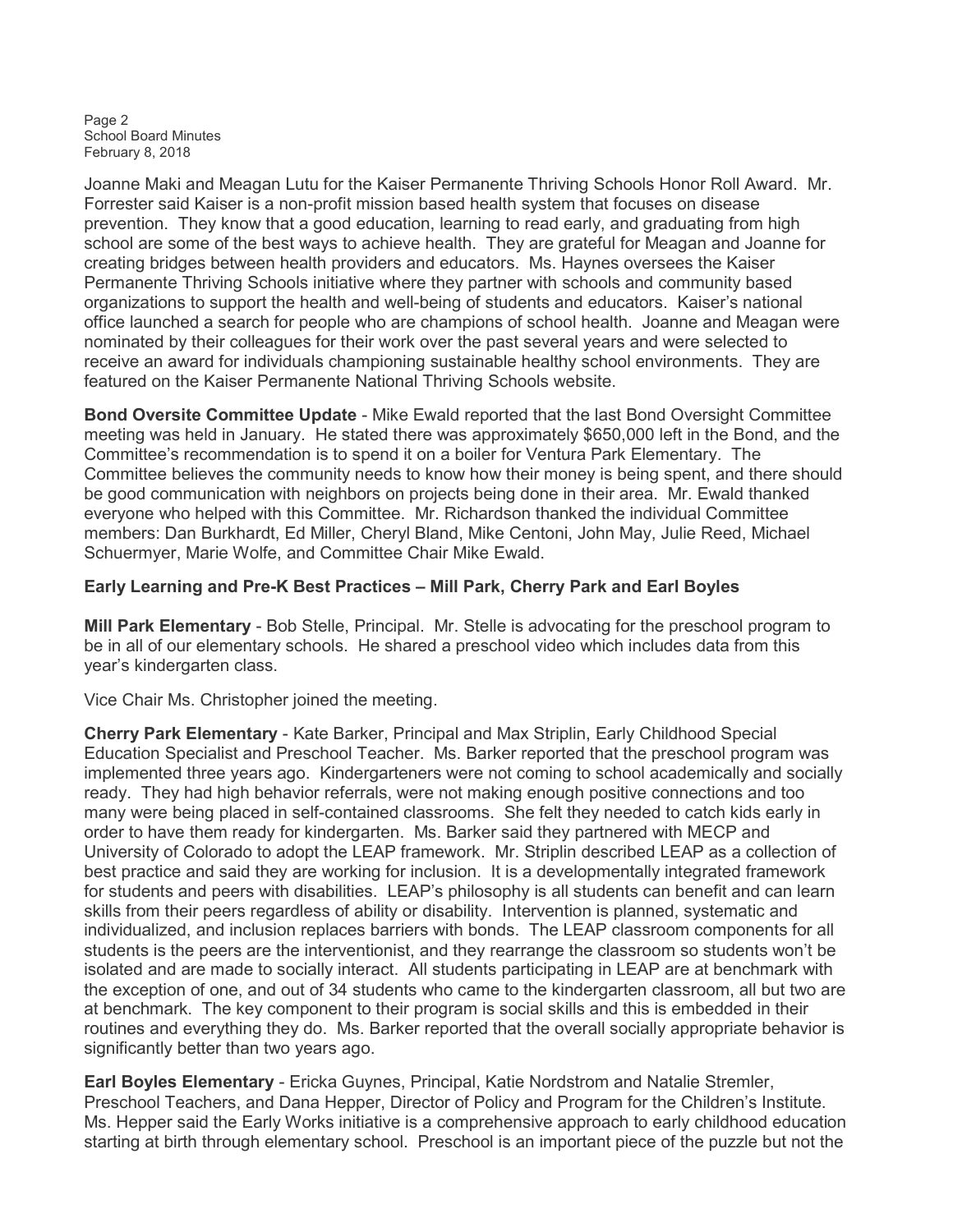Page 3 School Board Minutes February 8, 2018

only piece to close opportunity gaps and insure students can meet their full potential. Ms. Guynes said they opened their first preschool classroom in 2012 and this year they are serving 102 three and four year olds. Their early learning activities include a summer learning program, on-site lending library, and playgroups for 0-3 year olds and their parents. Ms. Stremler said they are a play based early childhood program but they also integrate several curriculums that are aligned with early standards and allows for individualization. The preschool program is fully integrated into the school setting and Ms. Nordstrom said students are able to connect with behavior specialists, counselor, principal, and community supports that are available through the school. Students are showing improvements in language and vocabulary development areas, and fewer kindergarteners are receiving special education services. The philosophy at Earl Boyles is that family engagement is the foundation of all learning and they encourage parents to volunteer and assist them in parenting and childrearing skills. Ms. Guynes said a large majority of families say the school is welcoming, and the parent-teacher communication was stronger this year than in prior years.

Ratification of Collective Bargaining Agreement between David Douglas School District and DDEA: July 1, 2017 – June 30, 2020 – Assistant Superintendent Candy Wallace reported that a tentative agreement was reached on December 15th after eight months on bargaining. The members had a vote on January 30th with a 97% approval rate. Ms. Wallace recognized and thanked the DDEA bargaining team for their strong collaboration and partnership throughout the process. She also thanked the District bargaining team for their dedication and commitment. Mr. Richardson recognized Candy Wallace for her work and leadership in the process and said she did an amazing job. He also thanked the teachers for what they do every day and making a difference. Ms. Christopher moved approval of the Collective Bargaining Agreement between David Douglas School District and DDEA: July 1, 2017 – June 30, 2020, seconded by Ms. Stephens. Ms. Christopher remarked that this year we did interest based bargaining, which is to listen to what interests both groups, trying to see each other's side, and collaboratively working at coming to solutions. She said they came to common ground on many things and it was great to work with this group. The motion passed in a vote of 6-0.

Vice Chair Ms. Christopher departed from the meeting.

Investment Report – Ms. Komar informed the Board that the Investment Report shows cash balances as of December 31, 2017. She said the interest rates have slowly inched up from last year from 1% to 1.7% for the Local Government Investment Pool.

Consent Agenda – Ms. Stephens moved approval of the following consent agenda items, seconded by Mr. Anderson. The motion carried a vote of 5-0

- Approval of January Board Meeting Minutes
- Personnel Recommendations
- Adoption of MESD Programs and Services for 2018-19
- Contract Approvals for 2018
- Administrator Agreement
- Supervisor/Manager Agreement

Open Enrollment Recommendations for 2018-19 – Ms. Wallace informed the Board that under House Bill 3681, by March 1st of every year the Board can elect to allow families to have the option of applying for Open Enrollment. This means if they live outside of our boundaries they are able to attend one of our schools for the remainder of their entire school career and will not have to reapply each year. She recommended opening 228 slots for the 2018-19 school year. Ms. Stephens moved approval of Open Enrollment recommendations, seconded by Mr. Anderson. The motion was approved in a vote of 5-0.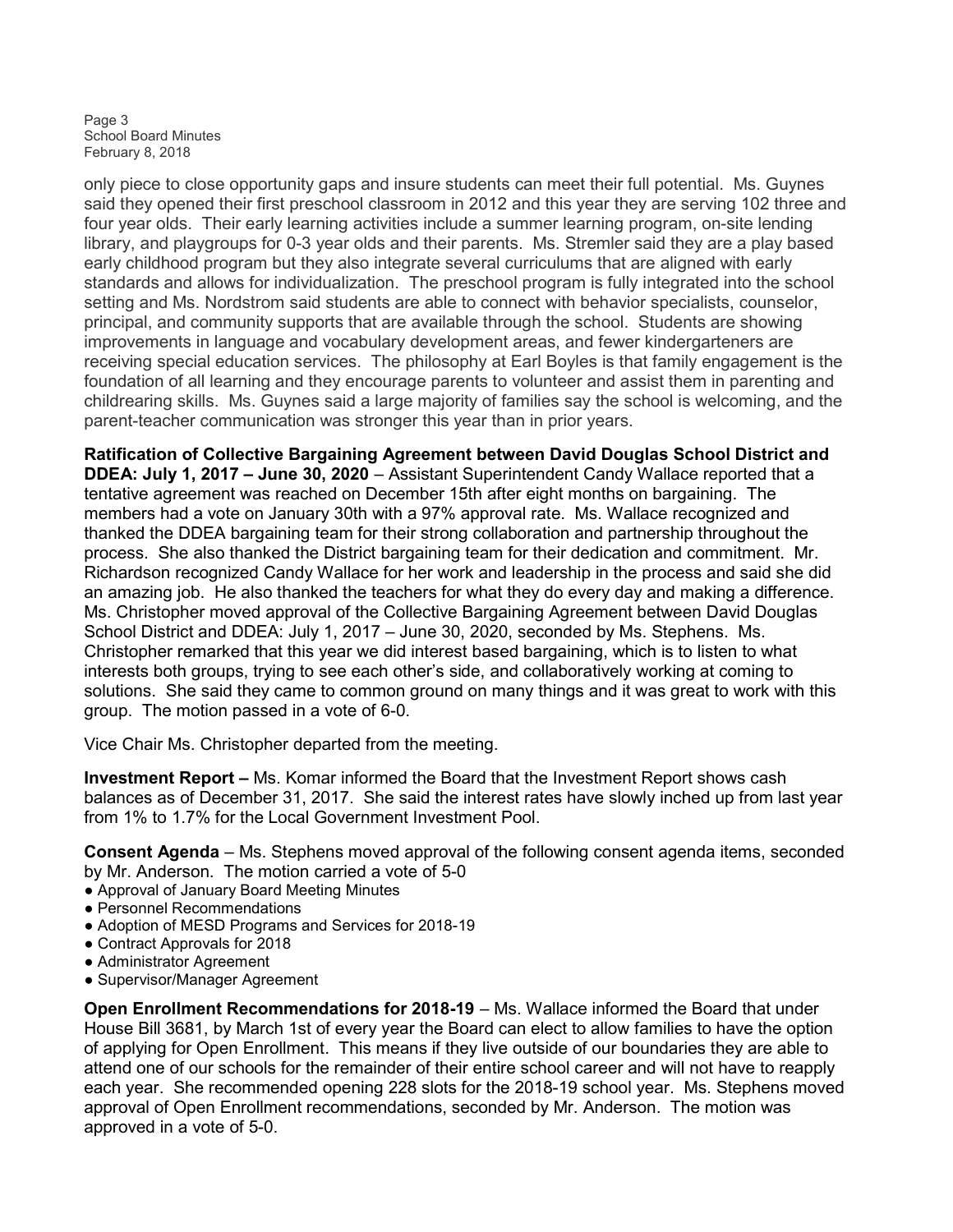Page 4 School Board Minutes February 8, 2018

Approval of School Calendar for 2018-19 – Ms. Wallace shared the proposed master calendar for the 2018-19 school year, which includes start dates, end dates, major breaks, and holidays. The staff had two options to vote on. Calendar "A" won with a 310 to 261 vote. The leveled calendar with conferences and professional development days will come before the Board at a later date. Mr. Anderson moved approval of the school calendar, seconded by Ms. Stephens. The motion passed in a vote of 5-0.

# Committee Reports

● Bond Committee – Mr. Richardson reported that the Bond Committee is closed. We are in the process of looking at and moving forward with a new Bond Committee. The first step is a facilities assessment and detailing the needs of each building. Mr. Richardson said we are still reaching out to the community with a request for proposal around bringing in a third party to the table to help us.

● Equity Committee – Ms. del Rocio reported that the Equity Committee has made some progress thanks to Ms. Devlin. Committee member names and childcare arrangements are being finalized. Ms. Stephens said the Equity Committee meetings will be on going and will be scheduled the same evening as the second board meeting of the month. Mr. Richardson said a board notes write up will be added to the District webpage explaining what has already been done with the planning of the Equity Committee.

First Reading: Board Policy – Ms. Larsen directed the Board to submit their written revision requests to Mr. Richardson. Ms. Stephens stated she has concerns about policy KN-AR and will submit them in writing. Mr. Riggs submitted written testimony on his suggested revisions. (This document is considered public record and kept on file at the David Douglas School District).

- AC Nondiscrimination
- AC-AR Discrimination Complaint Procedure (administrative regulations)
- BDDH Public Participation in Board Meetings
- CCG Licensed Evaluation Administrators
- EBBB Injury/Illness Reports
- GBEB Communicable Diseases Staff
- GBEB-AR Communicable Diseases Staff (administrative regulations)
- GCA License Requirements
- GCN/GDN Evaluation of Staff
- IGBA Students with Disabilities Child Identification Procedures
- IGBAG-AR Special Education Procedural Safeguards (administrative regulations)
- IGBAH Special Education Evaluation Procedures
- IGBAJ Special Education Free Appropriate Public Education (FAPE)
- IGBAJ-AR Special Education Free Appropriate Public Education (FAPE) (administrative regulations)
- IGBBC Talented and Gifted Programs and Services
- IGBC Title 1A/Parent and Family Involvement
- IGBC-AR Title 1A/Parent and Family Involvement (administrative regulations)
- IICC Volunteers
- JECA Admission of Resident Students
- JGAB Use of Restraint and Seclusion
- JHCC Communicable Diseases Students
- JHCC-AR Communicable Diseases Student (administrative regulations)
- JHF Student Safety
- JHFE-AR (2) Abuse of a Child Investigations Conducted on District Premises (administrative regulations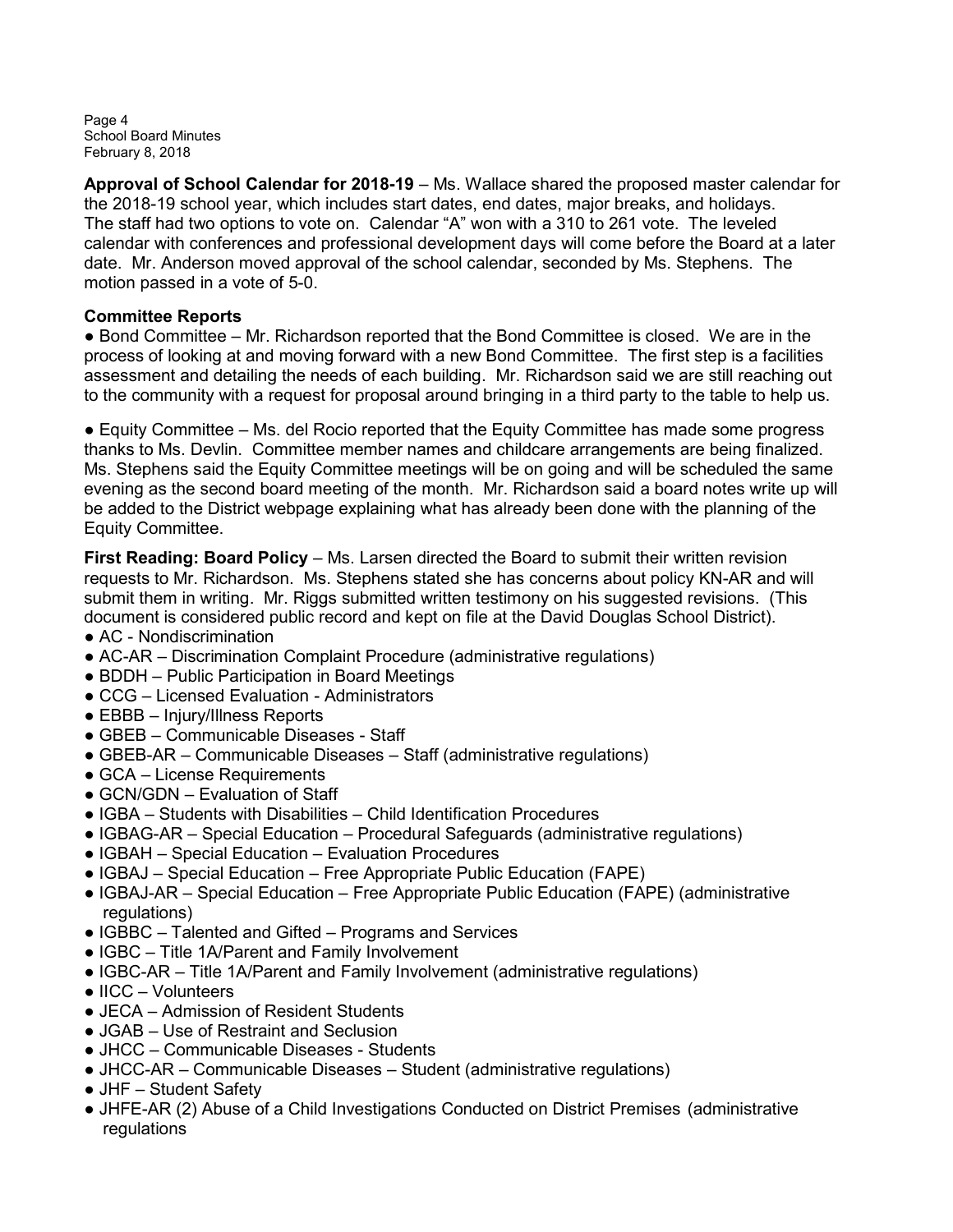Page 5 School Board Minutes February 8, 2018

- JOA Directory Information
- KBA Public Records
- KBA-AR Public Records (administrative regulation
- KL Public Complaints
- KL-AR (1) Public Complaint Procedure (administrative regulations)
- KL-AR (2) Appeal to the Deputy Superintendent of Public Instruction (administrative regulations)
- KN-AR (1) Relations with Law Enforcement Agencies (administrative regulations)
- KN-AR (2) Investigations Conducted on District Premises (administrative regulations)

## Other Business / Future Agenda Items

● Budget Committee Positions 4 and 5 – Ms. Larsen reported that five people from the community submitted their materials for these positions. She said a question has been raised whether or not we can have more budget committee members then one per Board member. The past process has been the Board members who are counterparts to the positions will look through the applications and bring their choice forward for a vote. Ms. Stephens said all of the applications were from phenomenal people and would love to expand the number of Budget Committee members.

● February 22nd Special Board Meeting Agenda – Ms. Larsen said the Equity Committee will meet at 6:00pm and is open to the public. Our Board Work Session will begin at 7:00pm and the agenda will include a graduation presentation. Requested topics to include: Data on graduation rates, services we are providing, how we are tracking our students, taking a look at where the students went to middle school, what are our interventions, and what can we do to make it better.

Bond Update – Ms. Komar presented a recommendation from the Bond Oversight Committee to pursue replacing the boiler at Ventura Park Elementary School and requested Board approval to go out for a bid. Mr. Anderson moved approval for going out for a bid to replace the boiler at Ventura Park, seconded by Ms. Stephens. The motion passed in a vote of 5-0.

Mr. Richardson provided the following communication items to the Board: the estimated cost and process of the demolition of both the Elks and the Yaws building, Legislative update of bills in the short session, looking at renovating space acquired from a former lessee at the District Office, and a reminder that February 21st is immunization exclusion day and our Multnomah County Health Center will give free vaccinations.

Ms. Larsen announced that February 10th is an equity workshop for School Board members at MESD. She reminded the Board to let the Board Secretary know if they will be attending the All Hands Raised Event on March 14th.

Ms. Stephens would like to invite the group that is working on the backside of Floyd Light Middle School to present some of their ideas for that area.

Mr. Anderson acknowledged the efforts that have been led by Earl Boyles, Mill Park, and Cherry Park. He said that they did a fabulous job and their efforts are going to be seen in the future. He remarked that sometimes to the members of the public it looks like the Board is not responding but there are a lot of things that started years ago and the Board has done their best in trying to learn what they are doing and to support it. Mr. Anderson stated that he believes in family engagement and unless we get families on board and family support, our efforts are in vain.

Board Member Reports - Ms. del Rocio stated that she has been attending the City of Portland's Sanctuary City Task Force which has been tasked with coordinating efforts across jurisdictions to really begin to understand what is happening city wide on the policy and resolution front that is